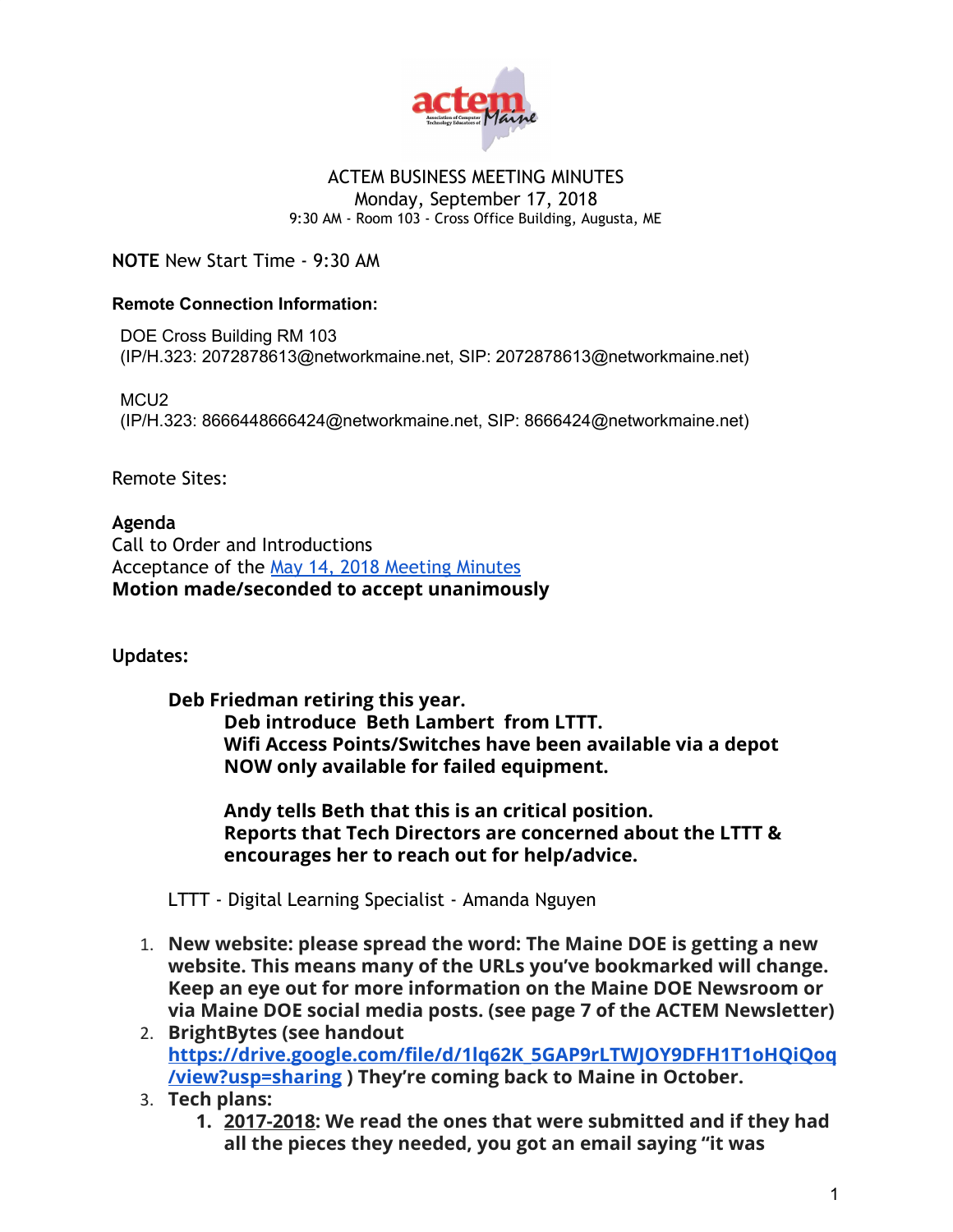**received"… unfortunately, the 'feedback in mid-August' that was promised won't be coming due to shifting priorities. Please just keep the original "it was received" email from Amanda for your records.**

- **2. 2018-2019: Only expectation is that MLTI Cohorts 3 and 4 will complete the BrightBytes. Please do this by November 30th . See page 7 and page 8 of ACTEM Newsletter for more information about the changes.**
- 4. **Online Learning (see handout [https://drive.google.com/file/d/1aQ4ZbtlpM-Esfa03Qn23OFWL8x8tCWuq](https://drive.google.com/file/d/1aQ4ZbtlpM-Esfa03Qn23OFWL8x8tCWuq/view?usp=sharing) [/view?usp=sharing](https://drive.google.com/file/d/1aQ4ZbtlpM-Esfa03Qn23OFWL8x8tCWuq/view?usp=sharing) ) Great opportunity for everyone from EdTechs through Sup'ts, all grade levels, all roles, all content areas, can participate. Handout has registration information – and this will be posted in the DOE Newsroom soon!**

MEDMS and Long. Data Systems – Charlotte

**Data team is down 5 staff members**

**Shannon Bartash (Helpdesk Manager) has gone to RSU 14 to be an RTI Teacher Jessica Corcoran (Helpdesk Technician) went to Camden National Bank Caleb Bomar (Helpdesk Technician) was let go**

**Travis Wood (Student Data Coordinator) went to Ellsworth Elementary/Middle School to be Assistant Principal/Athletic Director**

**Lance Gilman (Data Warehouse Manager) left to work as a financial planner**

**The Helpdesk Manager position is currently being reclassed and is expected to be posted soon**

**We have begun hiring process for Helpdesk Technicians (contracted positions. We changed our hiring protocols to be more upfront with our expectations and to get people that can learn quickly and are self-motivated to learn using existing resources. ), we have one candidate starting September 24, Matthew Ward. The other position closed on Friday and we will begin reviewing resumes tomorrow.**

**The Student Data Coordinator position is now posted at: <https://mainebhr.recruiterbox.com/jobs/fk01abo/>**

**The Data Warehouse Manager position is now posted at: <https://mainebhr.recruiterbox.com/jobs/fk01abi/>**

**Kathy Warren has joined the team as the Data Systems Manager. Kathy will be responsible for the Department's data systems, including Synergy and NEO. She will coordinate with the vendors and OIT to ensure that the systems are working as needed. She will also oversee the Helpdesk and Quality Assurance staff. Kathy joins us after working many years at RSU 8/Vinalhaven as their Business Manager (and lots of other duties as assigned). Her time at Vinalhaven has given**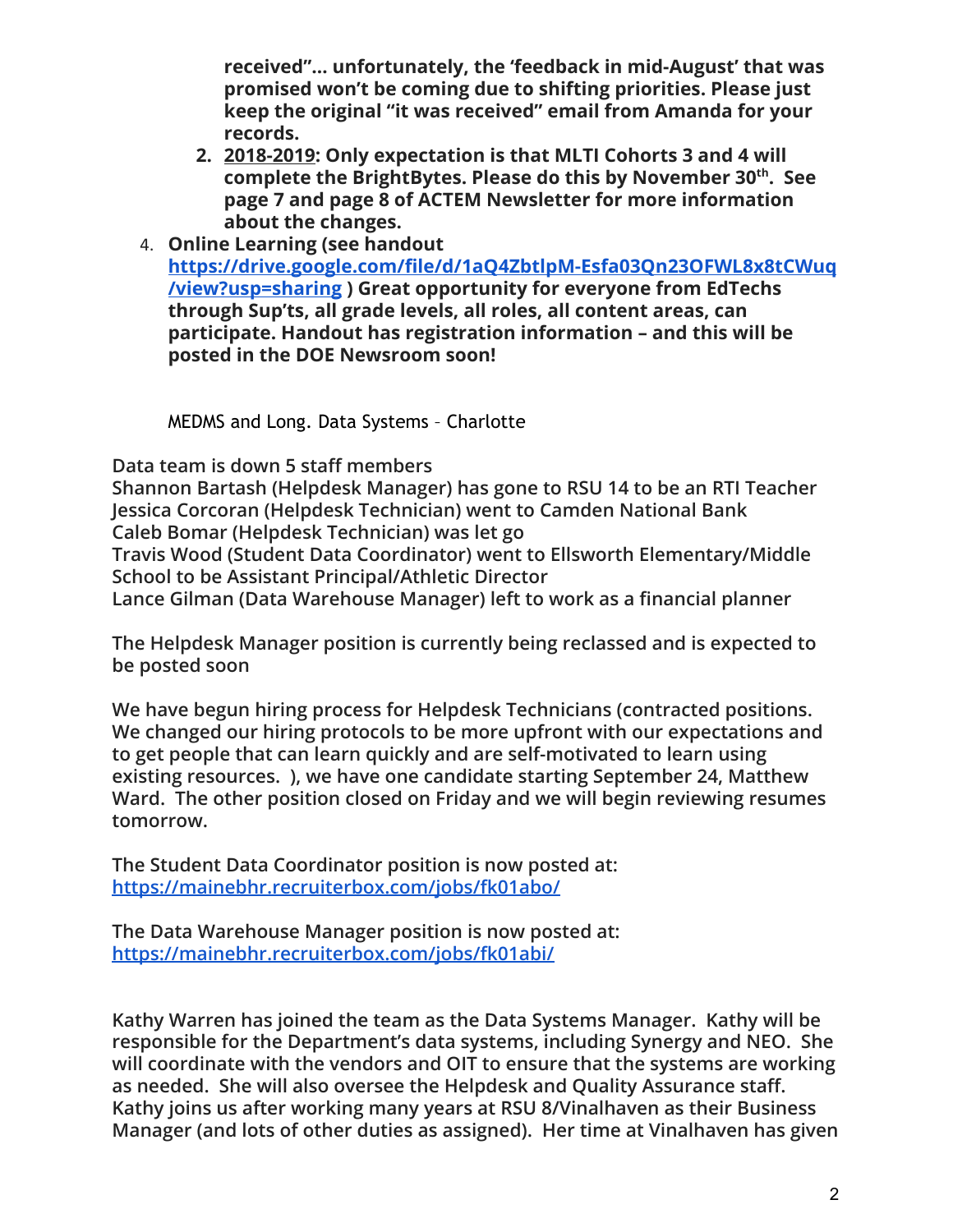**her a good perspective of the user side of all of our data systems. She can be reached atKatherine.Warren@maine.gov**

**The Data Warehouse RFP closed on August 15, 2018. There were 3 proposals submitted. The RFP review team is now reviewing the proposals in order to make a decision. The review process is made up of 4 steps. Step 1 is reviewing the bidders' eligibility to bid, based on the RFP criteria. Step 2 is takes the results of Step 1 and reviews the remaining bidders' organization qualifications. Step 3 takes the results of Step 2 and reviews the remaining bidders' proposed solution. Step 4 takes the results of Step 3 and factors in the cost proposal. From there a determination is made. The RFP review team is currently finalizing Step 2. The RFP review team is made up of Paula Roberts, Yarmouth Public Schools; Brian Keene, RSU 56; Cathy Harrison, Maine Office of Information Technology; Hazel Stevenson, Maine Office of Information Technology; Ida Batista, MDOE School Finance and Operations; Charlotte Ellis, MDOE School Finance and Operations.**

**The District SIS RFP is at the Bureau of Purchases and will hopefully will be released by the end of September.**

**Synergy webservices are being tested by Infinite Campus (working with South Portland – thank you Andy) and PowerSchool (working with RSU 15 – thank you Brett)**

E-Rate and NetworkMaine Update - Anne Perloff:

# *E-Rate Updates*

*1. FY2018 Funding Waves*

*Most funding decision commitment letters for FY2018 have been issued. If you still have an FRN under review, contact your PIA reviewer for a status report.*

*1. Upcoming Forms and Deadlines*

# *1. FY2018 Form 486*

*Every FRN on every Form 471 for which you receive an FCDL must be included on a Form 486 to indicate the start of services. As your various FRNs are likely to appear in different funding waves, you may very well end up with different Form 486 deadlines. Keep track of the deadline for each FRN because if your Form 486 is late, USAC will deduct a portion of your approved funding.*

# *Deadlines:*

*For those FRNs in the early FY2018 funding waves dated prior to July 1 (assuming services start on July 1):*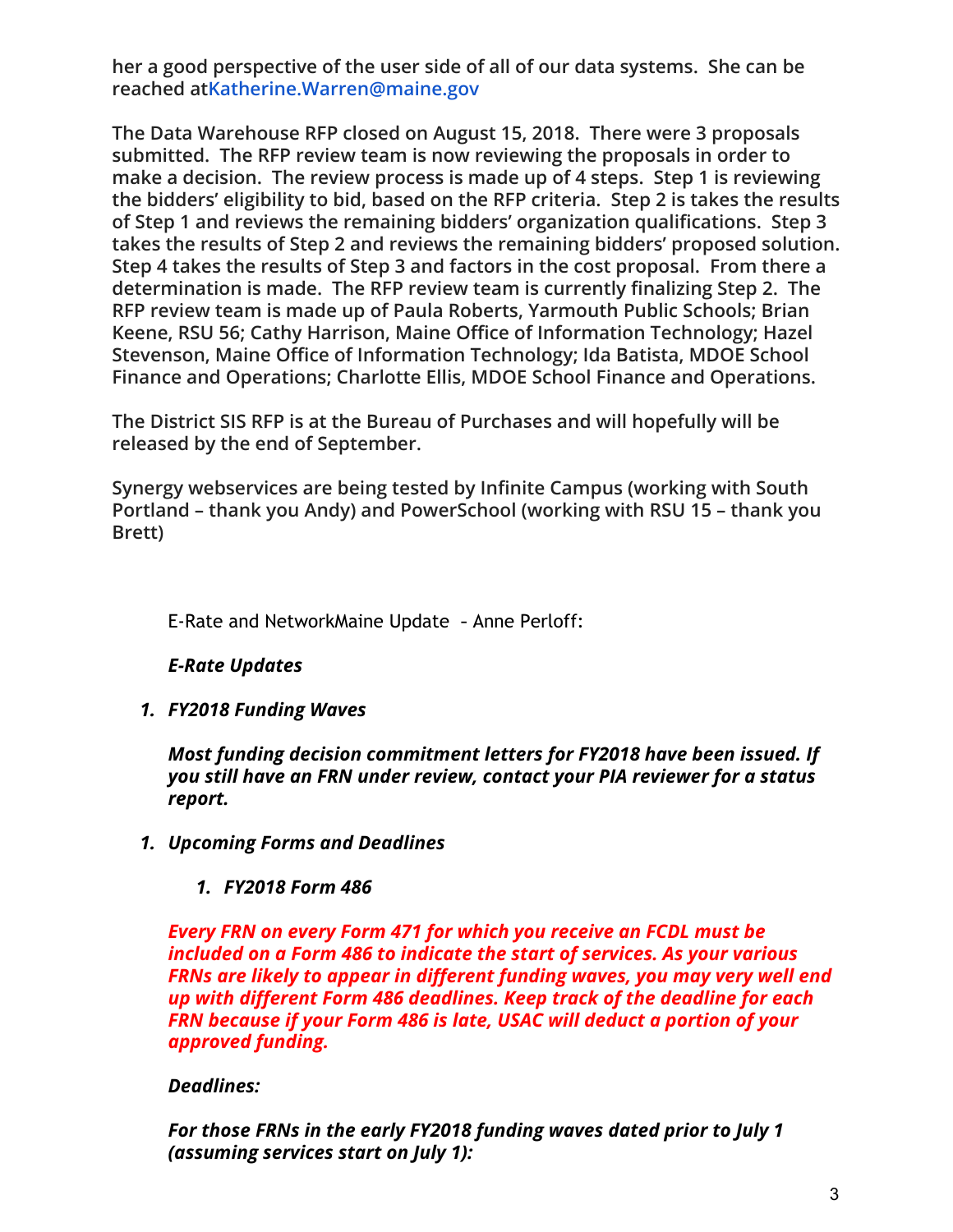*October 29, 2018*

*For those FRNs with an FCDL dated July 1 or later: 120 days after the date of the FCDL or the start of services (whichever is later)*

*1. FY2017 BEAR Forms*

*BEARs will continue to be filed in the existing BEAR applicant login area (not in EPC). Once you have received an FCDL, have filed a Form 486, and have paid the bill(s) associated with the BEAR request for reimbursement, you may file your BEARs as often as you desire (monthly, quarterly, once a year) up to your funding commitment dollar amount.*

*Deadline: October 28, 2018*

- *1. FY2019*
	- *1. Standardized E-Rate Calendar*

*There will be a standardized E-Rate calendar for most forms and processes beginning with FY2019. Filing windows will open and close on the same date every year. A few dates will continue to be rolling, such as the Form 486. USAC presented a proposed set of dates at the last Schools and Libraries Board Meeting, which are awaiting FCC approval. As soon as the calendar is officially announced, I will send out an announcement.*

*1. FY2019 Form 470*

*The FY2019 Form 470 is available in EPC. You must file a Form 470 if you want to receive E-Rate for FY2019 and have an expiring contract or want to request reimbursements for new products or services. Remember, that as far as we know, unless the FCC takes some action, FY2019 could be the last year that you can use your current Category 2 Budget. My advice is to use it while you have it. We do not know if in FY2020 you will get another budget to work with or if C2 will return to a 2 in 5 process.*

*1. FY2019 Administrative Window*

*If the proposed E-Rate dates can be believed, the Administrative Window will run October 1 to January 7. During this window, you should update your enrollment and NSLP numbers in EPC before profiles are locked down just before the FY2019 Form 471 Filing Window.*

*1. FY2019 Form 471 Window*

*For planning purposes, operate under the assumption that the proposed filing window dates of January 10 to March 20 will be used.*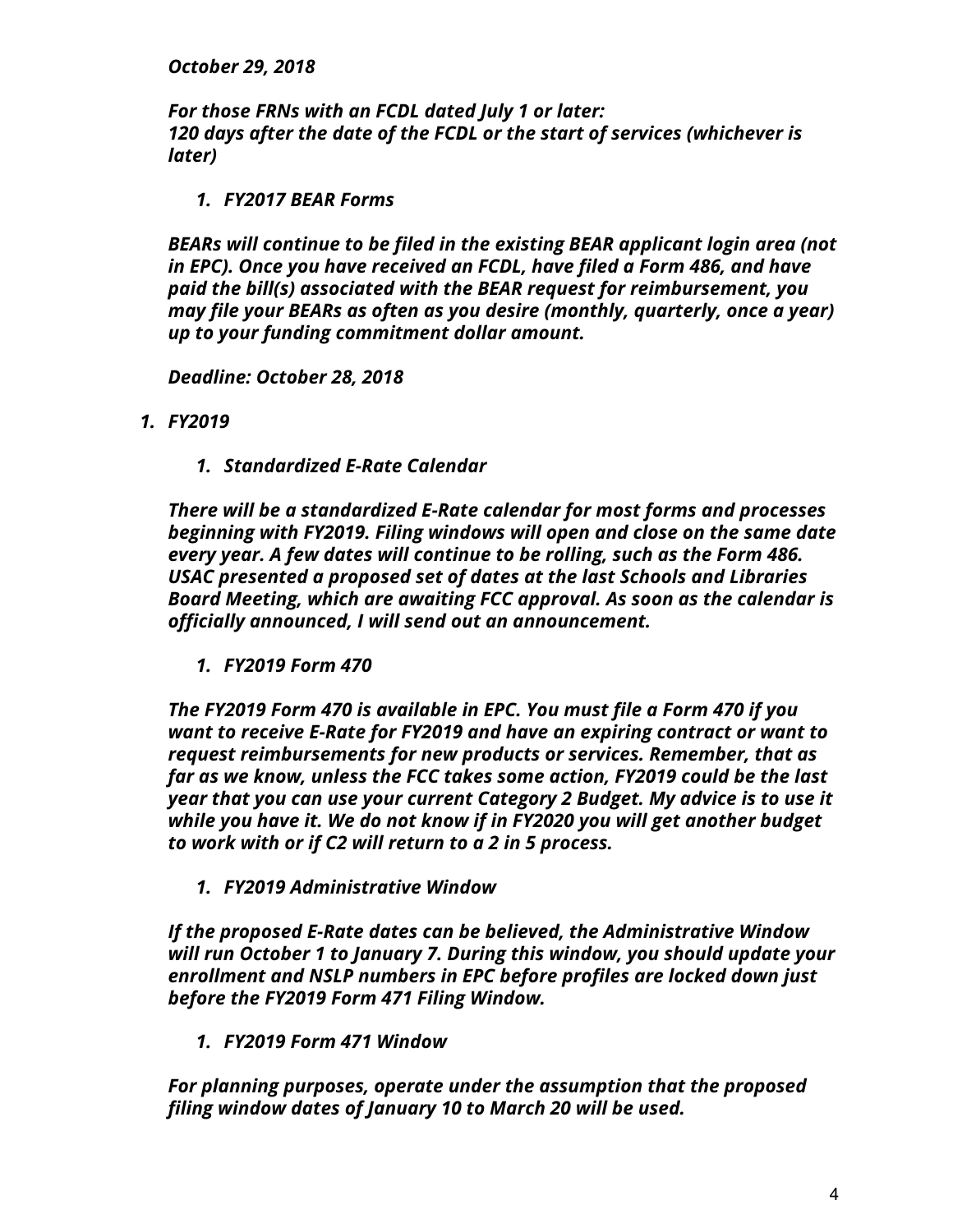*Do not consider either of these window dates to be written in stone - they may yet change. I will be sending out the new E-Rate Calendar as soon as USAC does.*

*Networkmaine Updates*

*1. Participation Fees*

*Networkmaine still plans not to charge participation fees this year.*

*1. Pre-Enrollment and Enrollment*

*Pre-Enrollment will be held October 22 - November 9. Pre-enrollment is only for those sites that do not report free and reduced lunch numbers to the DOE or otherwise need to complete an Alternative Discount Mechanism Form.*

*Enrollment will be held in January. All new and continuing members of Networkmaine must complete enrollment. For most of you, it will consist solely of a brief online survey and a Form 479 to certify your CIPA compliance.*

*1. Video Conferencing Services*

*Networkmaine is moving from Cisco Jabber Video to Zoom. An email went out to the MSLNTC-L Digest list describing the change (a copy is included in case you didn't see it). I would direct you there for all the techie details.*

*The important piece is that you may not need a full paid version of Zoom Pro. A free version is available that may be sufficient for your needs. Current subscribers will receive an invitation to join Networkmaine's Zoom account shortly along with further instructions.*

*Zoom Pro subscriptions will cost \$65 each per year for Networkmaine members.*

*MSLNTC-L automatic digest system to MSLNTC-L*

*There is 1 message totaling 128 lines in this issue.*

*Topics of the day:*

 *1. MOVI and Zoom announcement*

*----------------------------------------------------------------------*

*Date: Tue, 11 Sep 2018 10:38:45 -0400 From: Networkmaine <support@MAINE.EDU>*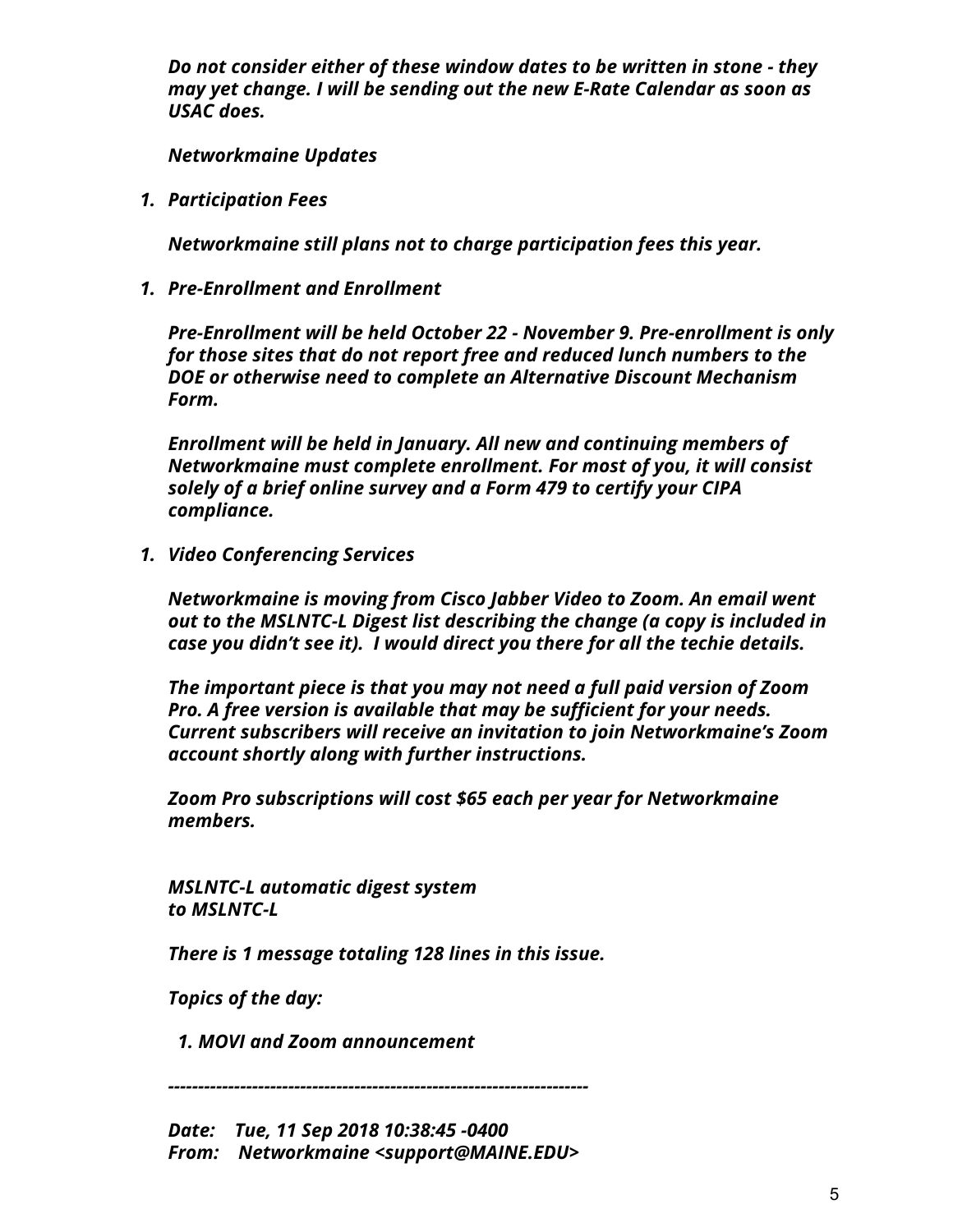### *Greetings,*

*As initially announced back in November, Networkmaine has been searching for a new video conferencing solution to replace our current offering based on Cisco legacy products. In January Cisco ended support for 'Jabber Video for Telepresence' also known as MOVI solidifying the need to make a change. After an extended evaluation and procurement process we are pleased to announce that we have selected Zoom for our new video conferencing service.*

*Zoom offers all the core features of MOVI along with a number of additional features. Subscribers with a current paid MOVI subscription will continue out the remainder of their subscription period with a Zoom Pro account which includes a room connector option that allows interoperability with Room systems like Cisco, Tandberg, and Polycom systems and the ability to join conferences scheduled with TMS. Moving to Zoom will allow current subscribers to host conferences within Zoom with or without room systems, host Zoom basic clients, or join video conferences scheduled with TMS all within a Web client or smartphone app. Current MOVI subscribers will receive an invitation to join Networkmaine's Zoom account shortly along with further instructions.*

*As Zoom uses a different pricing/feature model, you may not need as many subscriptions if you are servicing a large group of users and we encourage you to evaluate your needs. Zoom offers a free account option, Zoom Basic, that allows unlimited 1 to 1 meetings with other Zoom Basic users and limited 40 minute conferences for up to 100 Zoom Basic participants.*

*Networkmaine Zoom Pro subscribers can host up to 100 Zoom users, including Zoom Basic users for an unlimited amount of time, make use of Networkmaine's 'room connector' licenses that enable Zoom to interact with Room systems, MOVI, or other SIP/H.323 devices, have a custom meeting room URI, schedule meetings, record conferences, and other features. More information on Zoom Pro features and other Zoom plans can [be](https://zoom.us/pricing) found a[t https://zoom.us/pricing](https://zoom.us/pricing)*

*We have negotiated an attractive subscription price. Networkmaine members may purchase a Networkmaine Zoom Pro subscription from us for \$65 per year.*

*If you would like to learn more about Zoom, they have an extensive support and help section at [https://support.zoom.us](https://support.zoom.us/) and also provide live training [se](https://zoom.us/livetraining)ssions at<https://zoom.us/livetraining>*

*Because support for MOVI has been discontinued by Cisco, Networkmaine MOVI servers will be decommissioned in December. At that time the MOVI application will cease to function.*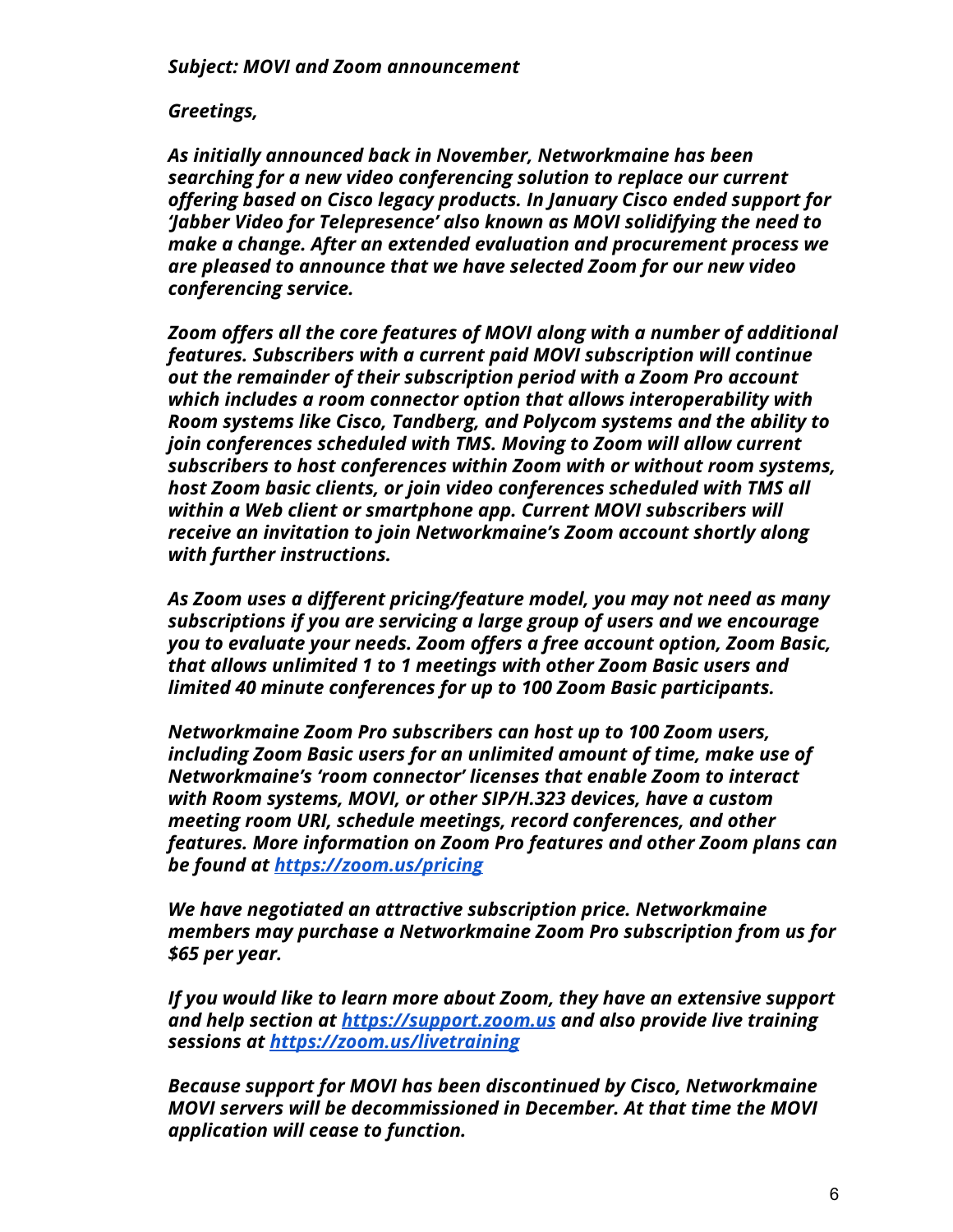*For Networkmaine account specific questions, please contact us at support@maine.edu or 207-581-3587.*

*Thank you.*

*--*

*Networkmaine NOC University of Maine System Maine School and Library Network (207) 581-3587 support@maine.edu ------------------------------*

*End of MSLNTC-L Digest - 9 Sep 2018 to 11 Sep 2018 (#2018-39) \*\*\*\*\*\*\*\*\*\*\*\*\*\*\*\*\*\*\*\*\*\*\*\*\*\*\*\*\*\*\*\*\*\*\*\*\*\*\*\*\*\*\*\*\*\*\*\*\*\*\*\*\*\*\*\*\*\*\*\*\**

MEA Testing - Andy Wallace  **Andy's Contract ended August 1st Emails went out in preparation for releasing results** ACHIEVE Award - Deb White **Eric Lawson of York is this year's ACHIEVE winner.**

Tech Integrator's Group - Mike Arsenault

**[Apple Fall Tech Update](https://events.apple.com/content/events/us_education/us/en/apple-tech-update-for-education---land.html?token=_PYKd4cS4YIldab9KPAjytIPEqs4-93BTw3cXb0DoPuqQ0SWYM4kQYIDUYZ0Vlo6FsebcZZpTkEXIUZRoN6gt7xPBuZBsKYvwy2wf4dyLPHQoOifx19cK4pqqREiYJw_&a=1&l=e) - Durham, NH - October 4**

**[ACTEM 201](http://actem.wildapricot.org/CONFERENCE)8 - October 11-12 Augusta**

**[EdCamp Seacoast](https://sites.google.com/site/edcampseacoast/) - Oct. 20 - Portsmouth Middle School, Portsmouth, NH**

**[MassCUE 2018](http://www.masscue.org/event/conference-fall-2018/) - Gillette Stadium, Foxborough, MA - Oct. 18-19**

**[CECA Fall Conference](https://sites.google.com/cecact.org/ceca/conference) - Foxwoods, CT - Oct. 21-22**

**[JAMF Nation User Conference](https://www.jamf.com/events/jamf-nation-user-conference/2018/) - Minneapolis, MN - Oct 23-25**

**[EdTech Teacher Summit](https://edtechteacher.org/) - Revere, MA - November 5-7**

**[Leveraging Learning 2018](http://institute2018.auburnschl.edu/) - Auburn November 8-9**

**[Vermont FEST 2018](http://vita-learn.org/vt-fest/) – Nov. 8-9 – Killington Grand Resort Hotel**

**[Global Education Conference](http://www.globaleducationconference.org/) - Nov. 12-15 - Week-long online event**

**[2018 Christa McAuliffe Technology Conference,](http://nhcmtc.org/cms/) Manchester, NH – Nov. 27-29**

**Become an Apple Teacher [NEW] [- http://www.apple.com/education/teachers/](http://www.apple.com/education/teachers/)**

**Google Teacher Certifications -**

**<https://edutrainingcenter.withgoogle.com/certification>**

**----------------------------**

**MLTI Professional Development (Apple Solutions): <http://maine.gov/mlti/events/apple.shtml>**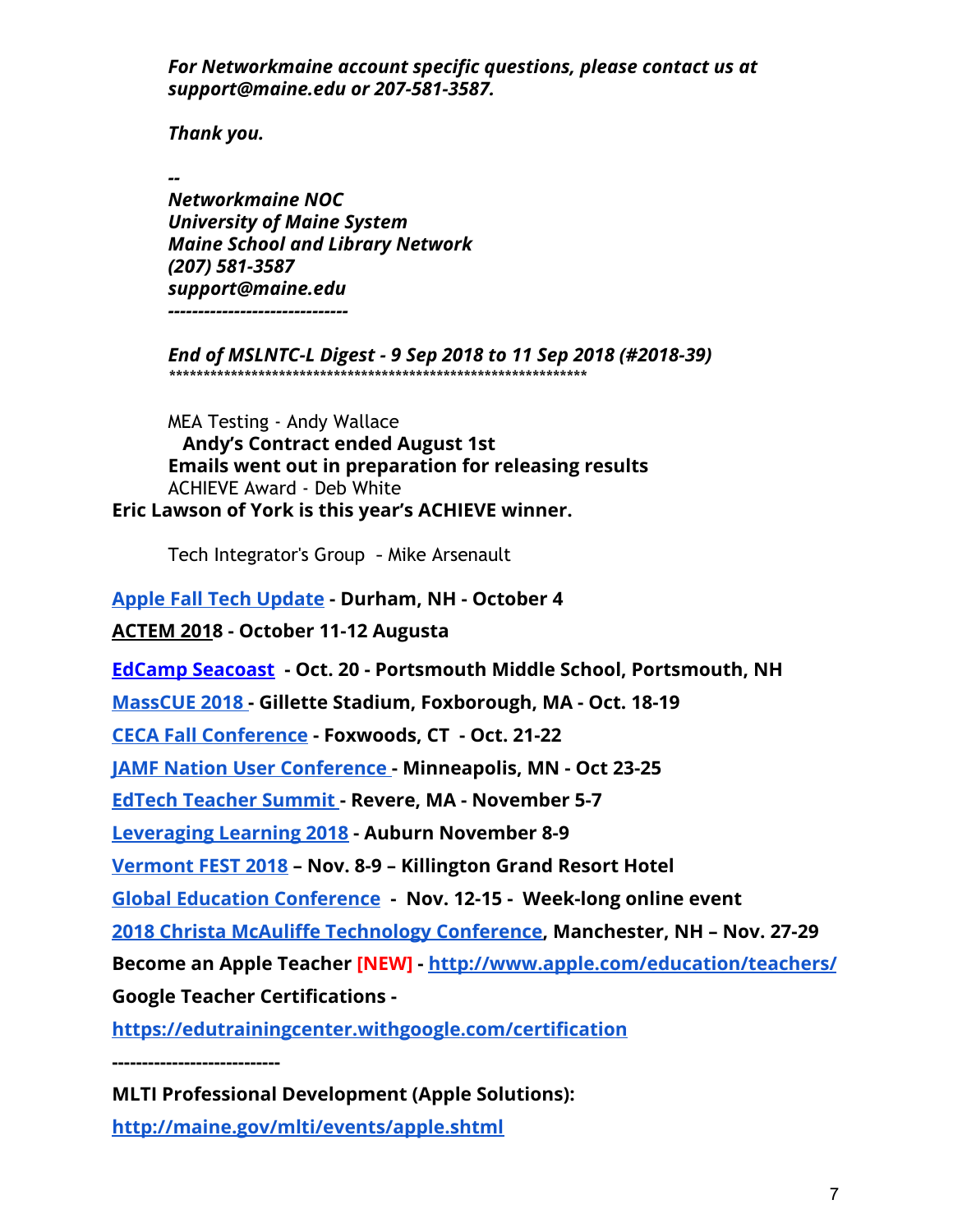### **MLTI Professional Development (HP Solution):**

**<http://maine.gov/mlti/events/hp.shtml>**

**Become an Apple Teacher [NEW] [- http://www.apple.com/education/teachers/](http://www.apple.com/education/teachers/)**

# **Google Teacher Certifications -**

**<https://edutrainingcenter.withgoogle.com/certification>**

**#EdChatME [- https://twitter.com/hashtag/edchatme](https://twitter.com/hashtag/edchatme)**

# **Wednesday at 8:30pm**

METDA - Technology Director's Group - Andy Wallace

**Concerns include:**

**Inspection of Devices Wifi deployment/management Change of Format - a focus for each monthly meeting If you know of a new Tech Director - please let the group know Dues are \$100 via an invoicing system. (Any questions, contact**

**Andy)**

# **Took stands on Net Neutrality &**

# **Reports:**

#ACTEM18 Conference Update - Cheryl Oakes

31 years - PriMEd for Learning - Oct 11 & 12 2018 - Augusta Civic Center

ACTEM 2018 Keynotes **- [Joe Sanfelippo](http://www.jsanfelippo.com/) & [Holly Clark](http://www.hollyclark.org/)**

Schedule and App posted online at www.actem.org Early Bird registration ends on Sept. 21, 2018 (This Friday) RSU 1- Bath is bringing the entire staff to the conference

**Conference Information 9-17-18**

**The online schedule is and will be the most up to date! Final touches are being tweaked with room assignments. All ACTEM members are requested to tweet and use other social media to publicize our event.**

**Come and support the ACTEM conference!**

Professional Development - Dennis Kunces

# **PD Reimbursement Update**

**2017-18 \$8,072 expended for 30 members 9 others did not attend for various reasons \$5,100 of it was for FOSSED**

**2018-19 \$ 805 for 3 members encumbered**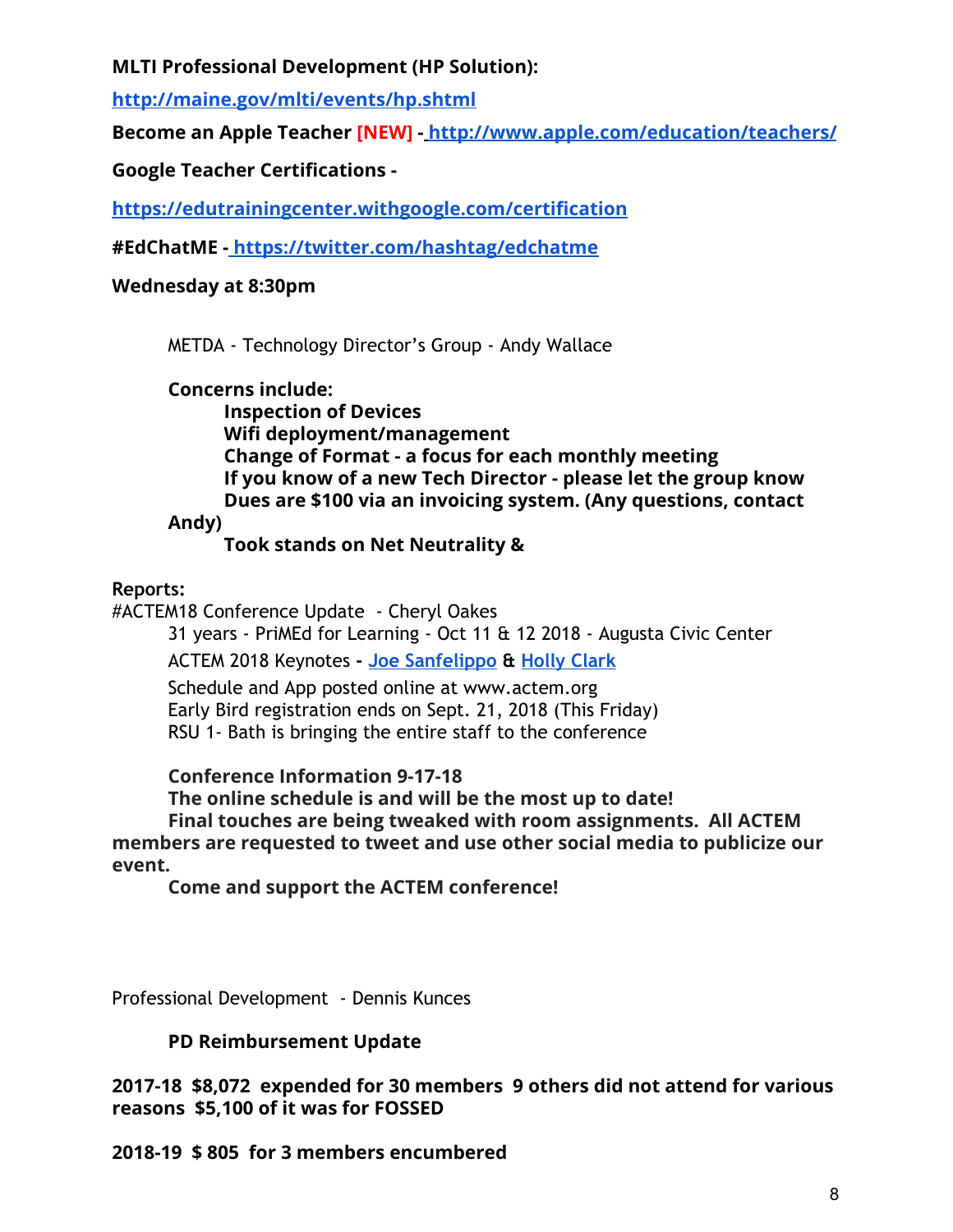### **Note: \$ 225,430 distributed for 18 years of the program**

**PD Reimbursement Changes (Page <sup>2</sup> of the Newsletter) Increased amount of PD reimbursement Maximum to \$400**

**Allowing member to do both courses offered by Wonder Workshops**

> **Elementary Dash (\$125) and new MS Cue (\$150) courses Generally only one activity per year for PD reimbursement**

**Also for this school year 2018-19/ACTEM Membership year ACTEM is offering an alternative program as ACTEM wants to encourage our membership to attend ISTE 2019. This offering of a Special alternative to our Professional Development Reimbursement program is only for ISTE 2019 (PHILADELPHIA)**

 **Reimbursement at the Super Early Bird Registration Rate maximum of (\$550)**

**December 4th is the opening of ISTE registration Can participate in either the regular or the alternative program but not both**

Executive Director Report - Gary Lanoie **Details for below available at:**

**[https://docs.google.com/document/d/1FBcxQSylZHDxPEEFvc9z6Aq4-Zt-2wGLIq](https://docs.google.com/document/d/1FBcxQSylZHDxPEEFvc9z6Aq4-Zt-2wGLIqMhe16VRO0/edit?usp=sharing) [Mhe16VRO0/edit?usp=sharing](https://docs.google.com/document/d/1FBcxQSylZHDxPEEFvc9z6Aq4-Zt-2wGLIqMhe16VRO0/edit?usp=sharing)**

Membership - New benefit for Institutional Memberships Financials Annual Report for 2017-18 - In process Software Update

**[Microsoft Immersion](http://www.actem.org/resources/Documents/Microsoft%20Immersion%20Experience.pdf)**

NEISTE Report - Gary Lanoie

**Webinairs coming up - List is posted here:**

**[http://www.actem.org/resources/Documents/NEISTE%20Report%20-%20Sept.](http://www.actem.org/resources/Documents/NEISTE%20Report%20-%20Sept.%202018.pdf) [%202018.pdf](http://www.actem.org/resources/Documents/NEISTE%20Report%20-%20Sept.%202018.pdf)**

President's Report - Dennis Crowe Summer Board Retreat Update Special Lunch session for Maine Superintendents **LinkIt sponsoring this Lunch** Reminder of Institutional Membership benefit -Free Administrator registration at fall conference **Letter & Book sent to every known Superintendent**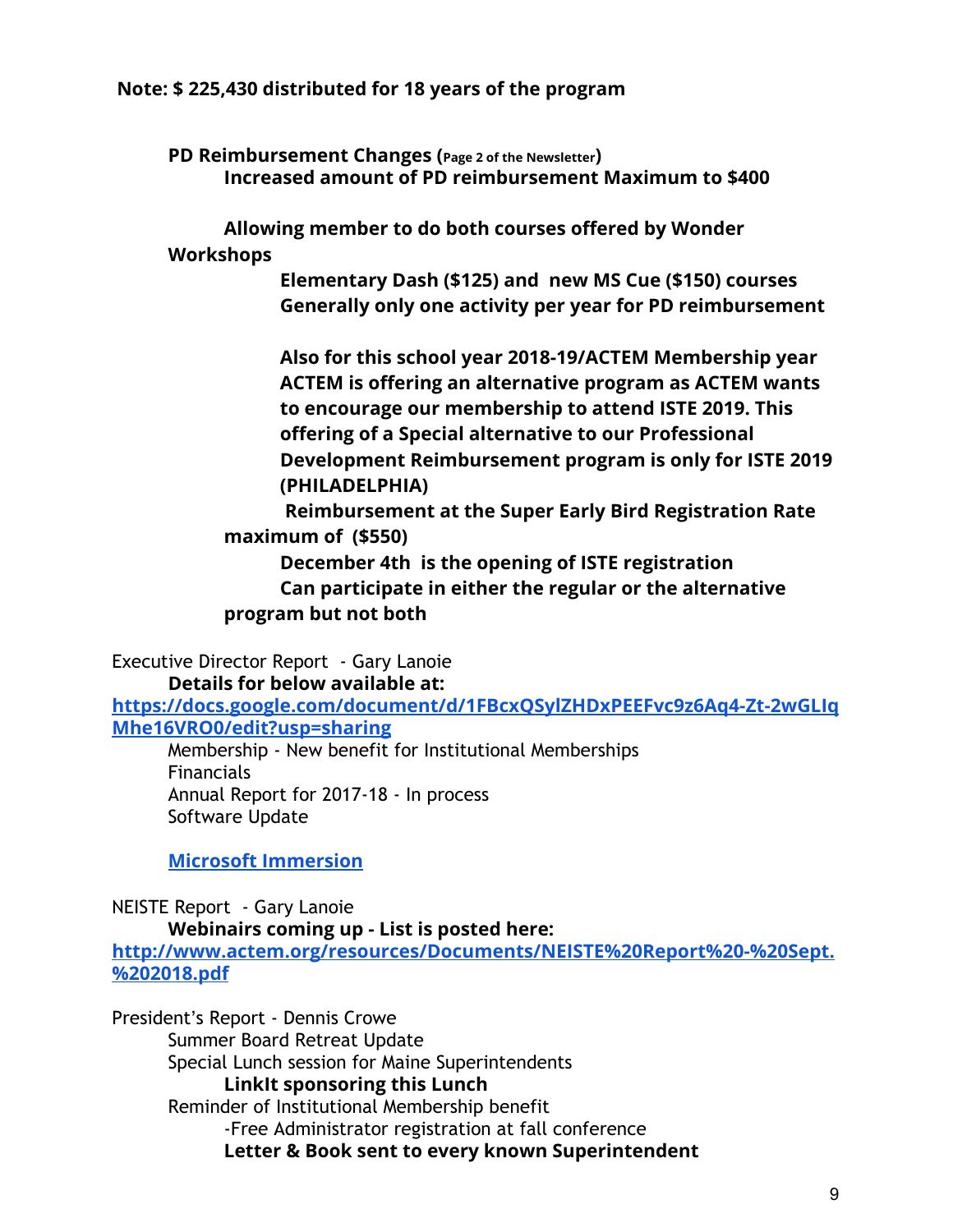### **Joe made a video for them[: https://vimeo.com/290030047](https://vimeo.com/290030047)**

New member benefit coming soon - OverDrive PD Library

**To Be Announced at the Conference**

ISTE 2018 - Chicago

Several board members attended this summer

Affiliate Summit

ISTE 2019 - Philadelphia, PA

ACTEM will charter bus and offer low cost transportation

**Bus will probably cost \$50 with wifi & snacks & maybe swag** Special PD Reimbursement this year for ISTE registration

#### **IF you are an ACTEM member - you can apply for PD reimbursements**

# **Then the cost is just accommodations & meals**

ACTEM List Guidelines

Will be sending out the annual "behave yourself" email

#### **New Business:**

**William Backman:**

**With Network Maine moving to Zoom,**

**Tandberg Equipment will only be available for this meeting in this room through December.**

**John Brandt reports that his experience with Zoom is that there is a protocol available for just about every device.**

**Technical discussion ensued.**

**Intention is to pilot Zoom at December meeting.**

**Round Table Discussions:**

**Andy asks about new testing system for ELL Some people experienced crashes during testing**

**Vince asks how our people handling devices like Amazon Echo & Google Home, etc. How do we address privacy concerns of these systems? Michael Richards had teachers disable the "Go Google" feature. Many teachers are unaware that these devices record everything they hear. Andy reports that third party vendors exploring how to manage the tool in the classroom: Class Echo. Perhaps Drummond & Woodsum needs to write a**

**policy/guidelines for schools to consider. Anyone have one that they are using?**

**Most of these devices are associated with personal accounts rather than school accounts. Opens up individual teachers to liability.**

**Maybe a topic - Privacy - for Spring Conference School vs Personal Devices/Accounts**

**Voice First devices**